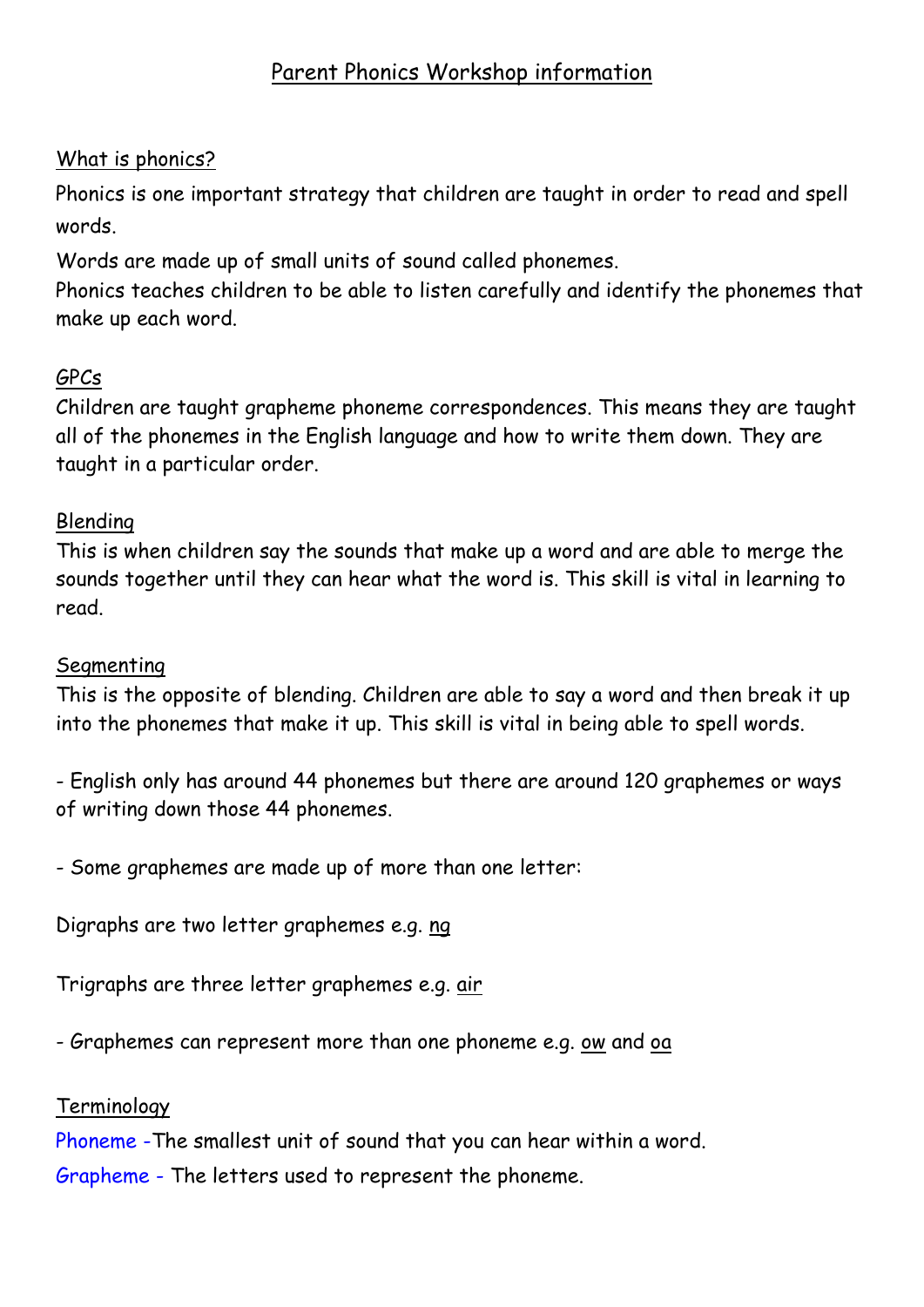Blend - To list the phonemes within a word and put together quickly to form the word. (Taught as a strategy for reading unknown words.)

Segment - To split a word into its separate phonemes, as an aid to spelling.

Digraph - A grapheme with two letters.

Split digraph - When a digraph is split with a consonant in between,  $a$  e, e e, i\_e, o\_e, u\_e.

Trigraph - A grapheme with three letters.

Syllable - A single, unbroken sound of a spoken (or written) word. They usually contain a vowel and accompanying consonants. Sometimes they are referred to as the 'beats.'

Phonics at Meridian

Phonics is taught for 15-20 minutes daily in Nursery, Reception, Year 1 and Year 2 and other years as part of intervention groups where needed.

We follow the progression of the 'Letters and Sounds' document.

# **Video showing the correct articulation of phonemes:**

[https://www.youtube.com/watch?v=BqhXUW\\_v-1s](https://www.youtube.com/watch?v=BqhXUW_v-1s)

Phase 1 Environmental sounds Instrumental sounds Body percussion Rhythm and rhyme Alliteration Voice sounds Oral blending and segmenting

Reception - Phase 2 GPCs taught: Set 1: s a t p Set 2: i n m d Set 3: g o c k

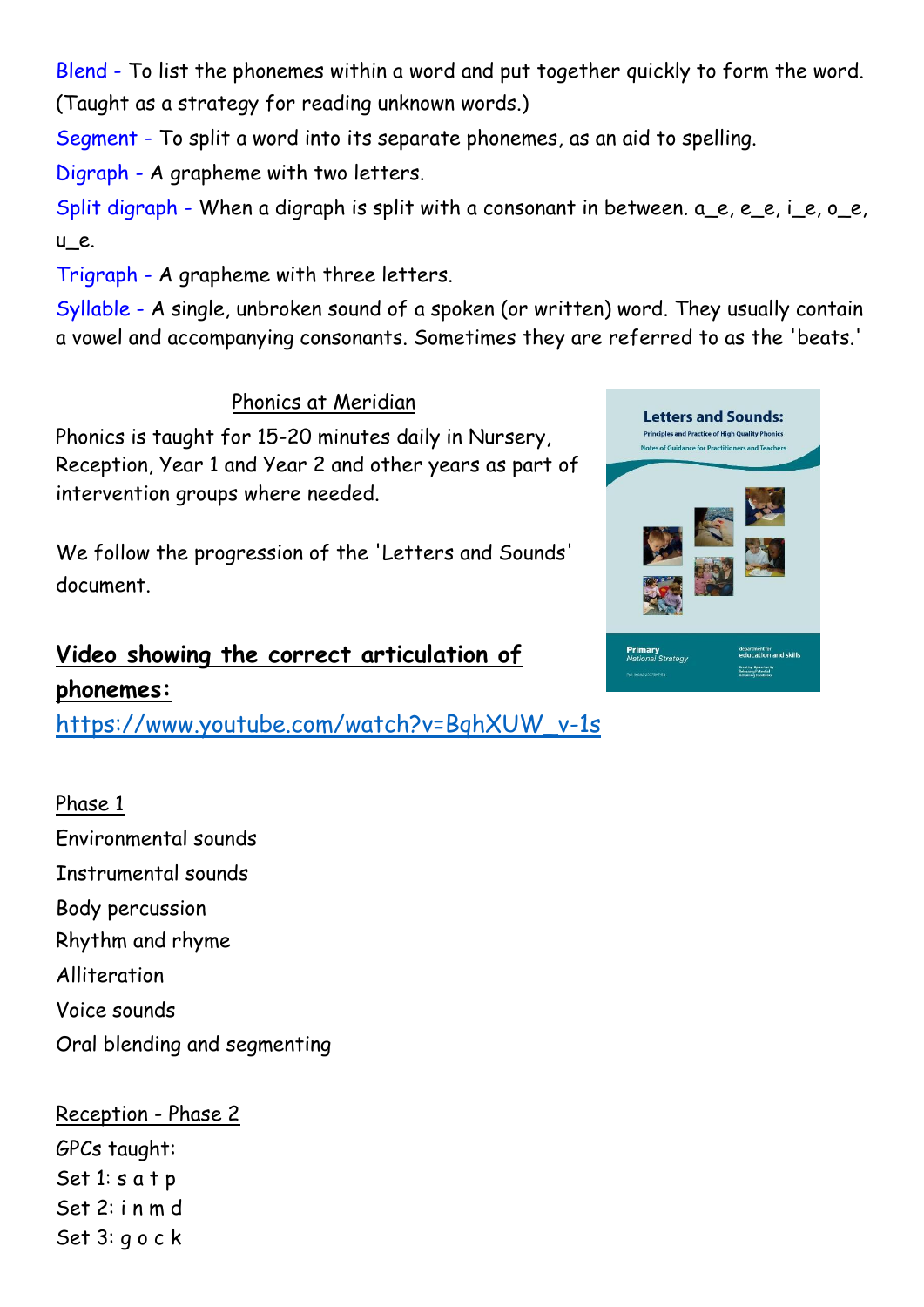Set 4: ck e u r Set 5: h b f/ff l/ll ss

Skills taught: Read and write two and three letter words Oral blending and segmenting 2 syllable words e.g. sunset

'Tricky words' taught: Read: the to I go no

Reception – phase 3 GPCs taught: Set 6: j v w x Set 7: y z/zz qu

Consonant digraphs: ch sh th ng

Vowel digraphs and trigraphs: ai ee igh oa oo ar or ur ow oi ear air ure er

'Tricky words'taught: Read: he she we me be was you her they all are

Spell: the to I no go into

Reception – phase 4 No new GPCs taught.

Skills taught: Blending and segmenting adjacent consonants e.g. truck, help.

2/3 syllable words e.g. chimpanzee

'Tricky words' taught: Read: some one said come do so were